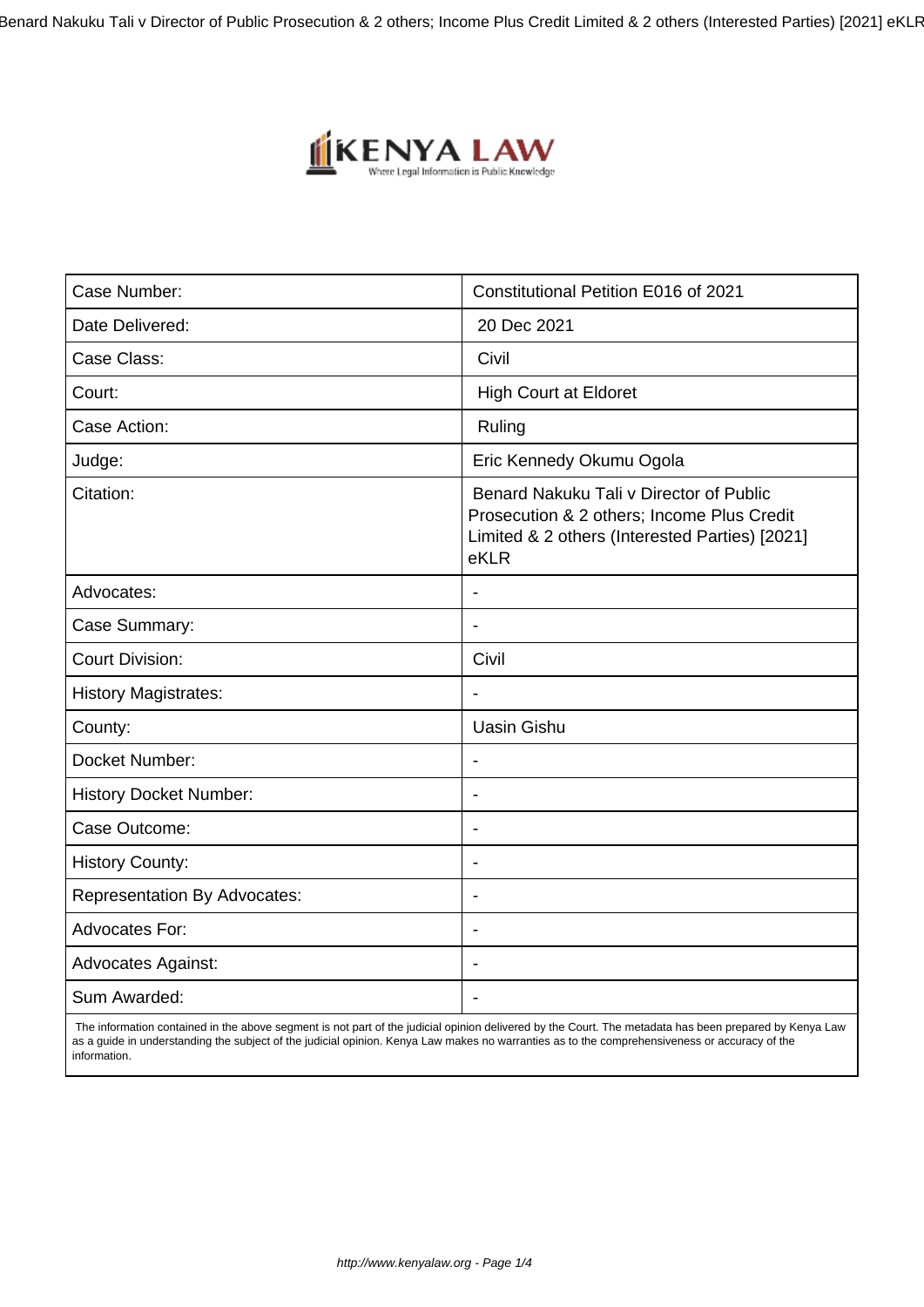# **REPUBLIC OF KENYA**

# **IN THE HIGH COURT OF KENYA**

# **AT ELDORET**

## **CONSTITUTIONAL PETITION NO. E016 OF 2021**

**BENARD NAKUKU TALI…………………………......…...…….…APPLICANT**

# **VERSUS**

**THE DIRECTOR OF PUBLIC PROSECUTION….......…...1ST RESPONDENT**

# **THE DIRECTOR OF CRIMINAL**

**INVESTIGATIONS…………………………………….........2ND RESPONDENT**

**THE ATTORNEY GENERAL……....………...………….….3RD RESPONDENT**

**AND**

**INCOME PLUS CREDIT LIMITED……...………1ST INTERESTED PARTY**

**JEMIMAH WANJIKU MWANGI…...……....….….2ND INTERESTED PARTY**

**LILIAN KHAVOKOI TALI…………...…......………3RD INTERESTED PARTY**

# **RULING**

1. This is a Ruling on the Notice of Motion dated  $28<sup>th</sup>$  July 2021 where the Applicant seeks the following orders;

· A temporary injunction restraining the Respondents from preferring any charges and arraignment of the Applicants or any other employee or Agent of Income plus Credit Limited in relation to the contracts entered into with clients Pending the hearing and determination of this Petition or until further Orders of this Court.

· An Order of temporary injunction be and is hereby issued restraining the Respondents in any manner whatsoever from illegally (without a court order) searching, confiscating any records, documents, files and furniture from the Applicants and Interested Parties home and offices.

· The Honourable Court be pleased to admit the Applicant herein, Bernard Nakuku Tali, and the 2nd and 3rd Interested Parties Jemimah Wanjiku Mwangi and Lilian Khavokoi Tali to anticipatory bail on affordable and reasonable terms pending arrest or charge.

· Costs

2. The application is supported by an affidavit and submissions filed on  $15<sup>th</sup>$  October 2021. The Applicant also filed a supplementary affidavit on  $24<sup>th</sup>$  September 2021. The Respondents filed submissions on  $21<sup>st</sup>$  October 2021. They also filed a replying affidavit on 20<sup>th</sup> September 2021.

3. The application is based on the grounds that the  $2<sup>nd</sup>$  respondent has claimed there are various complaints against the  $1<sup>st</sup>$  interested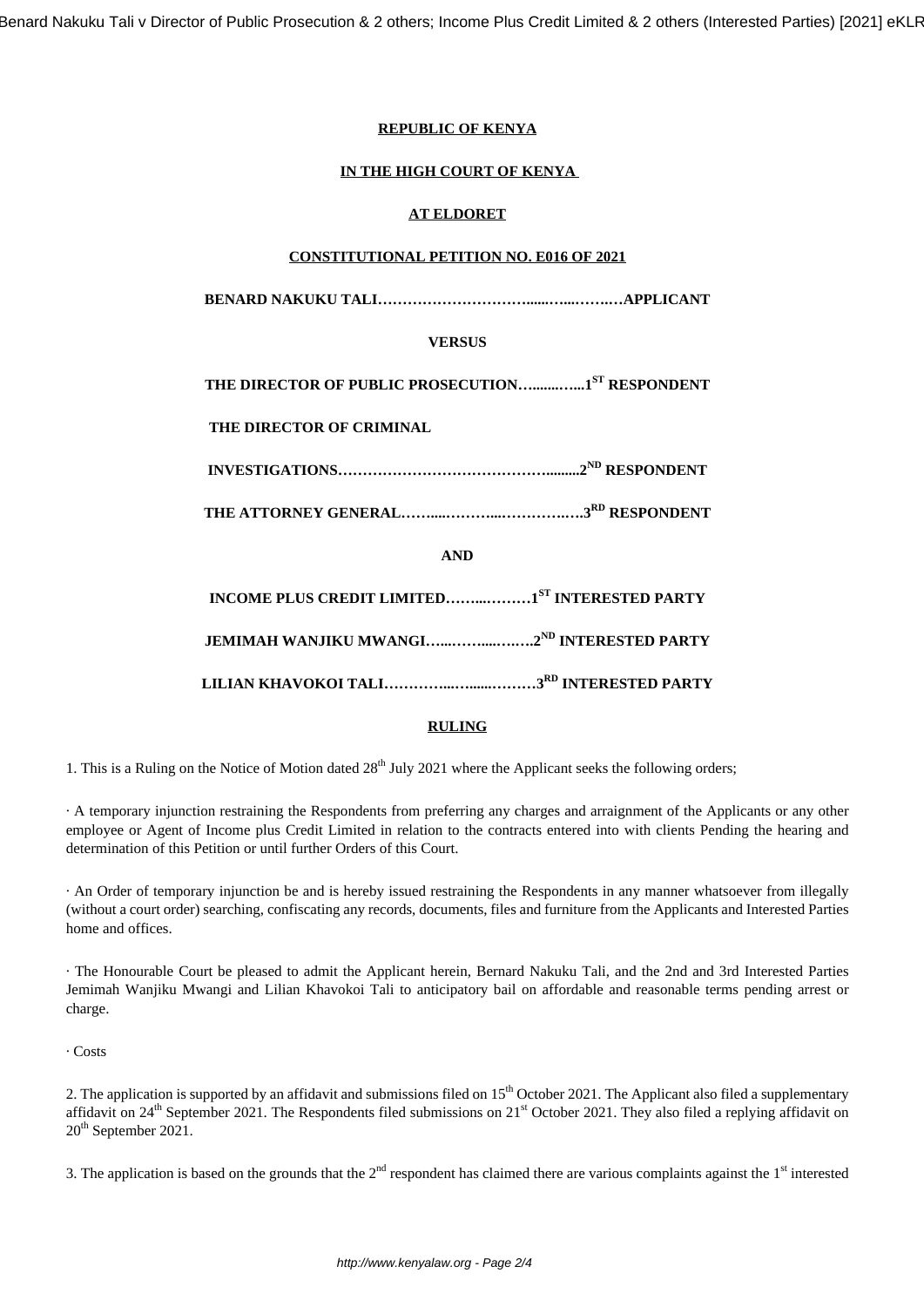party at various police stations and they would want to arrest the Applicant and the Interested Parties. Further, that the  $2<sup>nd</sup>$ respondent has since proceeded to arrest the Applicant without issuing any summons to him.

4. The Applicant contended that on various dates the  $2<sup>nd</sup>$  respondent continuously issued arbitrary and endless summons to the Applicant and other employees of the  $1<sup>st</sup>$  interested party for inquiry into issues that are civil and contractual in nature. The  $2<sup>nd</sup>$ respondent has also stormed into branches of the 1<sup>st</sup> interested party's offices in Eldoret, Kisumu, Nakuru and Kitale, conducted searches and seized office documents, records and furniture without warrants. It is the applicant's case that the intended arrest and arraignment of the applicant is an illegality. The respondent's actions amount to an abuse of power and is a manifest exercise of unfair administrative action.

## **The Response**

5. The Respondents raised the issue of res judicata and contended that the present application is similar to the original application dated 19<sup>th</sup> July 2021 that was heard and determined by Hon. Lady Justice Sewe in her ruling dated 26<sup>th</sup> July 2021. The wording has changed but the nature of the orders remains the same.

6. The Respondents submitted that the principles on which courts grant conservatory orders are well settled in **Centre for Rights Education Creation and Awareness (CREAW) & 7 Others v Attorney General, Petition no. 16 of 2011.** It was further submitted that the courts are extremely reluctant to interfere with the constitutional discretion given to the DPP and the National Police Service and the petitioner has not met the threshold for conservatory orders to be issued.

7. The Respondents cited **Richard Makhanu v Republic (2014) eKLR** on the issue of anticipatory bail or bond and submitted that the petitioner was released on free bond. It was further submitted that there is no reason for him to fear that he will be illegally detained.

8. The Respondents submitted that proceedings are held in camera where the security of the litigants or witnesses is in grave danger. The petitioner has not indicated that he is in danger. It was further submitted that the petitioner has not illustrated how he stands to suffer if the police continue to investigate him. He has failed to show how a decision to charge him, if made, will be tainted with illegality or unconstitutionality.

9. The Respondents submitted that the amended application is res judicata and the court should not grant any of the orders.

#### **Determination**

10. Upon considering the pleadings, submissions by rival parties and all the authorities relied on, I have identified the following issues for determination;

- 1. Whether the application is Res Judicata
- 2. Whether anticipatory bail should be granted
- 3. Whether the proceedings should be held in camera

#### **Whether the application is res judicata**

12. Section 7 of the Civil Procedure Act provides as follows on Res Judicata;

**No court shall try any suit or issue in which the matter directly and substantially in issue has been directly and substantially in issue in a former suit between the same parties, or between parties under whom they or any of them claim, litigating under the same title, in a court competent to try such subsequent suit or the suit in which such issue has been subsequently raised, and has been heard and finally decided by such court.**

13. The substantial matters in issue in the present application are; in a nutshell, a conservatory order preventing arrest or contacting